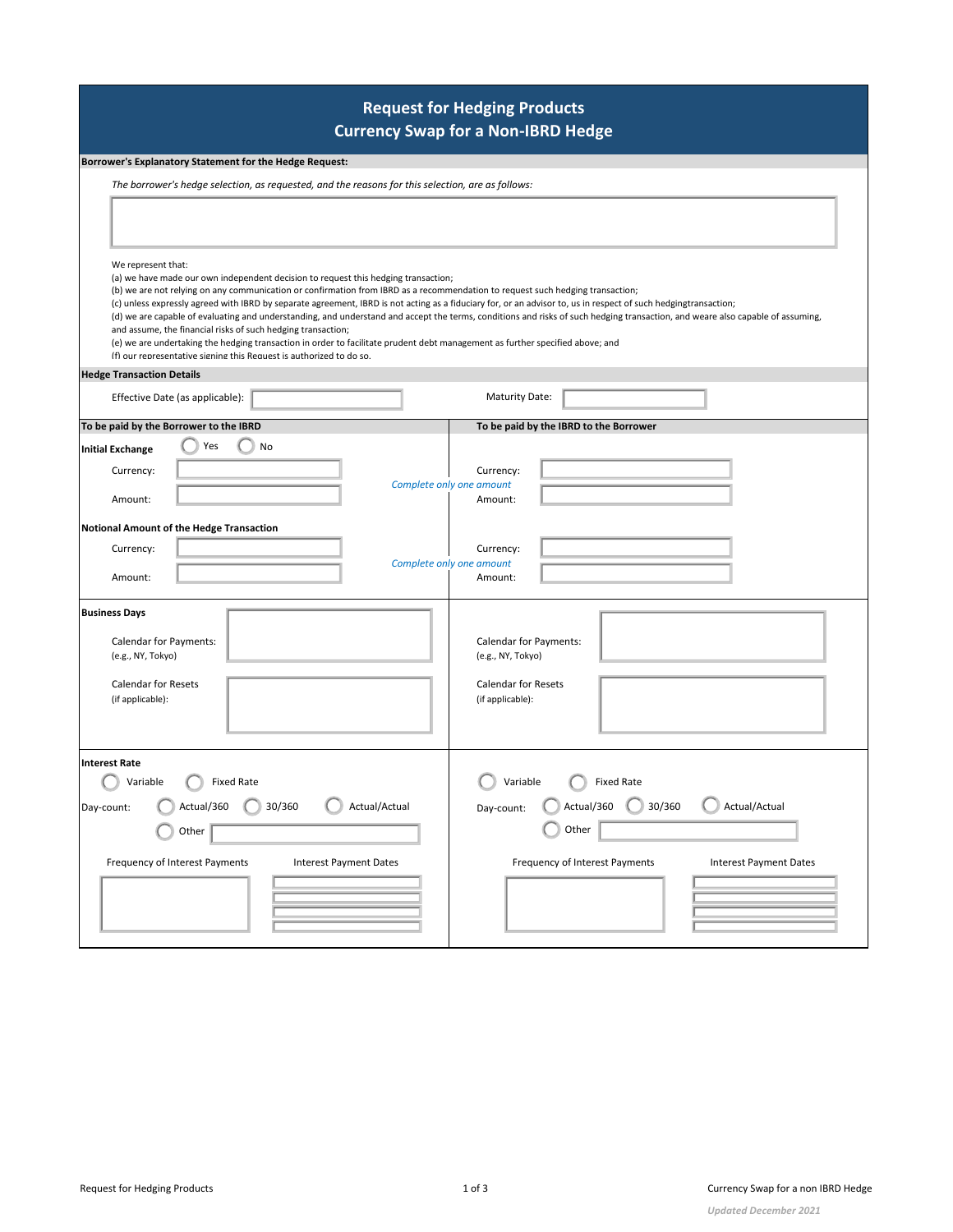| <b>Payment Convention:</b>                                                                                                                 |  |  |  |  |
|--------------------------------------------------------------------------------------------------------------------------------------------|--|--|--|--|
| Modified following<br>Other                                                                                                                |  |  |  |  |
| Following                                                                                                                                  |  |  |  |  |
| Unadjusted:<br><b>Interest Adjustment:</b><br>Adjusted:                                                                                    |  |  |  |  |
| Variable Interest Rate Index (if applicable):                                                                                              |  |  |  |  |
| Note: If this section is left blank, the variable rate will be the Reference Rate applicable under the loan flat.                          |  |  |  |  |
| Spread over variable rate should be equal<br>$\frac{9}{6}$                                                                                 |  |  |  |  |
| Fixed rate should be equal to:<br>%                                                                                                        |  |  |  |  |
| Maturity Schedule (or attach separate sheet if needed)<br>Complete only one column for notional principal amount<br>Currency:<br>Currency: |  |  |  |  |
| <b>Notional Principal Amount:</b><br>Date:                                                                                                 |  |  |  |  |
|                                                                                                                                            |  |  |  |  |
|                                                                                                                                            |  |  |  |  |
|                                                                                                                                            |  |  |  |  |
|                                                                                                                                            |  |  |  |  |